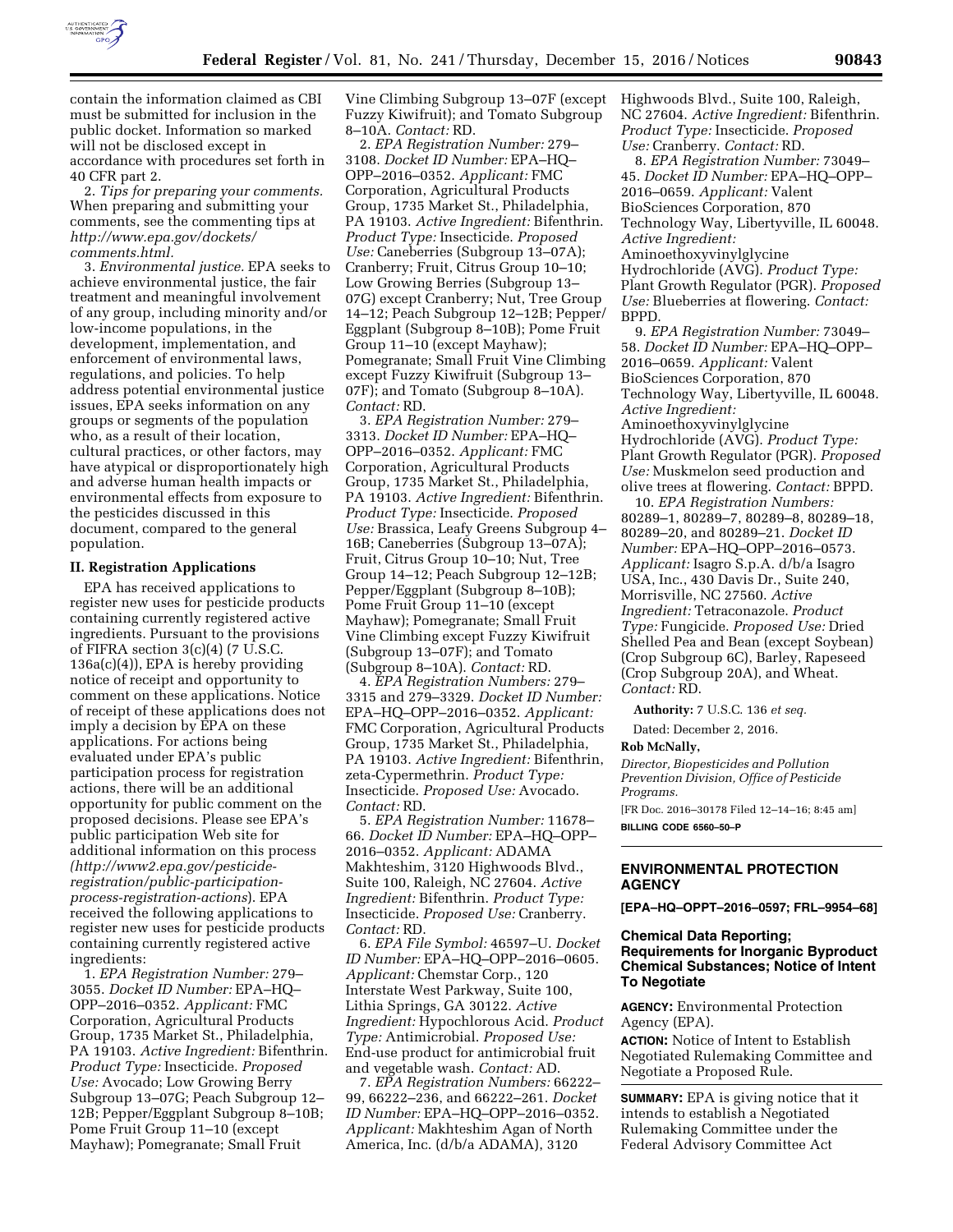(FACA) and the Negotiated Rulemaking Act (NRA). The objective of the Negotiated Rulemaking Committee will be to negotiate a proposed rule that would limit chemical data reporting requirements under section 8(a) of the Toxic Substances Control Act (TSCA), as amended by the Frank. R. Lautenberg Chemical Safety for the 21st Century Act, for manufacturers of any inorganic byproduct chemical substances, when such byproduct chemical substances are subsequently recycled, reused, or reprocessed. The purpose of the Negotiated Rulemaking Committee will be to conduct discussions in a good faith attempt to reach consensus on proposed regulatory language. This negotiation process is required by section 8(a)(6) of TSCA. The Negotiated Rulemaking Committee will consist of representatives of parties with a definable stake in the outcome of the proposed requirements.

**DATES:** Comments must be received on or before January 17, 2017.

**ADDRESSES:** Submit your comments, identified by docket identification (ID) number EPA–HQ–OPPT–2016–0597, by one of the following methods:

• *Federal eRulemaking Portal: [http://](http://www.regulations.gov)  [www.regulations.gov.](http://www.regulations.gov)* Follow the online instructions for submitting comments. Do not submit electronically any information you consider to be Confidential Business Information (CBI) or other information whose disclosure is restricted by statute.

• *Mail:* Document Control Office (7407M), Office of Pollution Prevention and Toxics (OPPT), Environmental Protection Agency, 1200 Pennsylvania Ave. NW., Washington, DC 20460–0001.

• *Hand Delivery:* To make special arrangements for hand delivery or delivery of boxed information, please follow the instructions at *[http://](http://www.epa.gov/dockets/contacts.html) [www.epa.gov/dockets/contacts.html.](http://www.epa.gov/dockets/contacts.html)* 

Additional instructions on commenting or visiting the docket, along with more information about dockets generally, is available at *[http://](http://www.epa.gov/dockets) [www.epa.gov/dockets.](http://www.epa.gov/dockets)* 

**FOR FURTHER INFORMATION CONTACT:** *For technical information contact:* Susan Sharkey, Chemical Control Division (7405M), Office of Pollution Prevention and Toxics, Environmental Protection Agency, 1200 Pennsylvania Ave. NW., Washington, DC 20460–0001; telephone number: (202) 564–8789; email address: *[Sharkey.susan@epa.gov.](mailto:Sharkey.susan@epa.gov)* 

*For general information contact:* The TSCA-Hotline, ABVI-Goodwill, 422 South Clinton Ave., Rochester, NY 14620; telephone number: (202) 554– 1404; email address: *[TSCA-Hotline@](mailto:TSCA-Hotline@epa.gov) [epa.gov.](mailto:TSCA-Hotline@epa.gov)* 

# **SUPPLEMENTARY INFORMATION:**

# **I. General Information**

# *A. Does this action apply to me?*

You may be potentially affected by this action if you manufacture (including manufacture as a byproduct chemical substance) or import chemical substances listed on the TSCA Inventory. The following list of North American Industrial Classification System (NAICS) codes are not intended to be exhaustive, but rather provides a guide to help readers determine whether this action may apply to them:

• Chemical manufacturers and importers (NAICS codes 325 and 324110; *e.g.,* chemical manufacturing and processing and petroleum refineries).

• Chemical users and processors who may manufacture a byproduct chemical substance (NAICS codes 22, 322, 331, and 3344; *e.g.,* utilities, paper manufacturing, primary metal manufacturing, and semiconductor and other electronic component manufacturing).

If you have any questions regarding the applicability of this action to a particular entity, consult the technical person listed under **FOR FURTHER INFORMATION CONTACT**.

# *B. What should I consider as I prepare my comments for EPA?*

1. *Submitting CBI.* Do not submit this information to EPA through *[http://](http://www.regulations.gov) [www.regulations.gov](http://www.regulations.gov)* or email. Clearly mark the part or all of the information that you claim to be CBI. For CBI information in a disk or CD–ROM that you mail to EPA, mark the outside of the disk or CD–ROM as CBI and then identify electronically within the disk or CD–ROM the specific information that is claimed as CBI. In addition to one complete version of the comment that includes information claimed as CBI, a copy of the comment that does not contain the information claimed as CBI must be submitted for inclusion in the public docket. Information so marked will not be disclosed except in accordance with procedures set forth in 40 CFR part 2.

2. *Tips for preparing your comments.*  When preparing and submitting your comments, see the commenting tips at *[http://www.epa.gov/dockets/](http://www.epa.gov/dockets/comments.html)  [comments.html.](http://www.epa.gov/dockets/comments.html)* 

#### **II. Background**

*A. What action is the Agency taking?* 

As required by the Negotiated Rulemaking Act of 1996 (NRA), EPA is giving notice that the Agency intends to establish a Negotiated Rulemaking

Committee. The objective of this Negotiated Rulemaking Committee will be to develop a proposed rule providing for limiting chemical data reporting requirements, under TSCA section 8(a), for manufacturers of any inorganic byproduct chemical substances, when such byproduct chemical substances are subsequently recycled, reused, or reprocessed. This negotiation process, which includes the establishment of a federal advisory committee, is required by section 8(a)(6) of the Toxic Substances Control Act (TSCA), as amended by the Frank. R. Lautenberg Chemical Safety for the 21st Century Act (''Lautenberg Act'').

#### *B. What is the Agency's authority for this action?*

This notice announcing EPA's intent to establish a Negotiated Rulemaking Committee to negotiate a proposed regulation was developed under the authority of sections 563 and 564 of the Negotiated Rulemaking Act (NRA) (5 U.S.C. 561, Pub. L. 104–320). This Negotiated Rulemaking Committee will be a statutory committee under the Federal Advisory Committee Act (FACA) (5 U.S.C. App. 2, section 9(a)(1)). Any proposed regulation resulting from the negotiation process would be developed under the authority of TSCA section 8 (15 U.S.C. 2607), as amended by the Lautenberg Act (Pub. L. 114–182).

#### **III. Negotiated Rulemaking**

# *A. Why is the Agency pursuing a negotiated rulemaking?*

In the Lautenberg Act, Congress mandated that EPA undertake a negotiation process, pursuant to the NRA, aimed at developing a rule to limit TSCA section 8(a) chemical data reporting requirements for manufacturers of any inorganic byproduct chemical substances, when such byproduct chemical substances are subsequently recycled, reused, or reprocessed.

EPA sees potential benefits from undertaking this negotiated rulemaking process. A regulatory negotiation process will allow EPA to engage directly with informed, interested, and affected parties, all of whom are working together to resolve their differences. Because a negotiating committee includes representatives from the major stakeholder groups affected by or interested in the rule, the number of public comments on any proposed rule may be reduced and those comments that are received may be more moderate. EPA anticipates that few substantive changes would be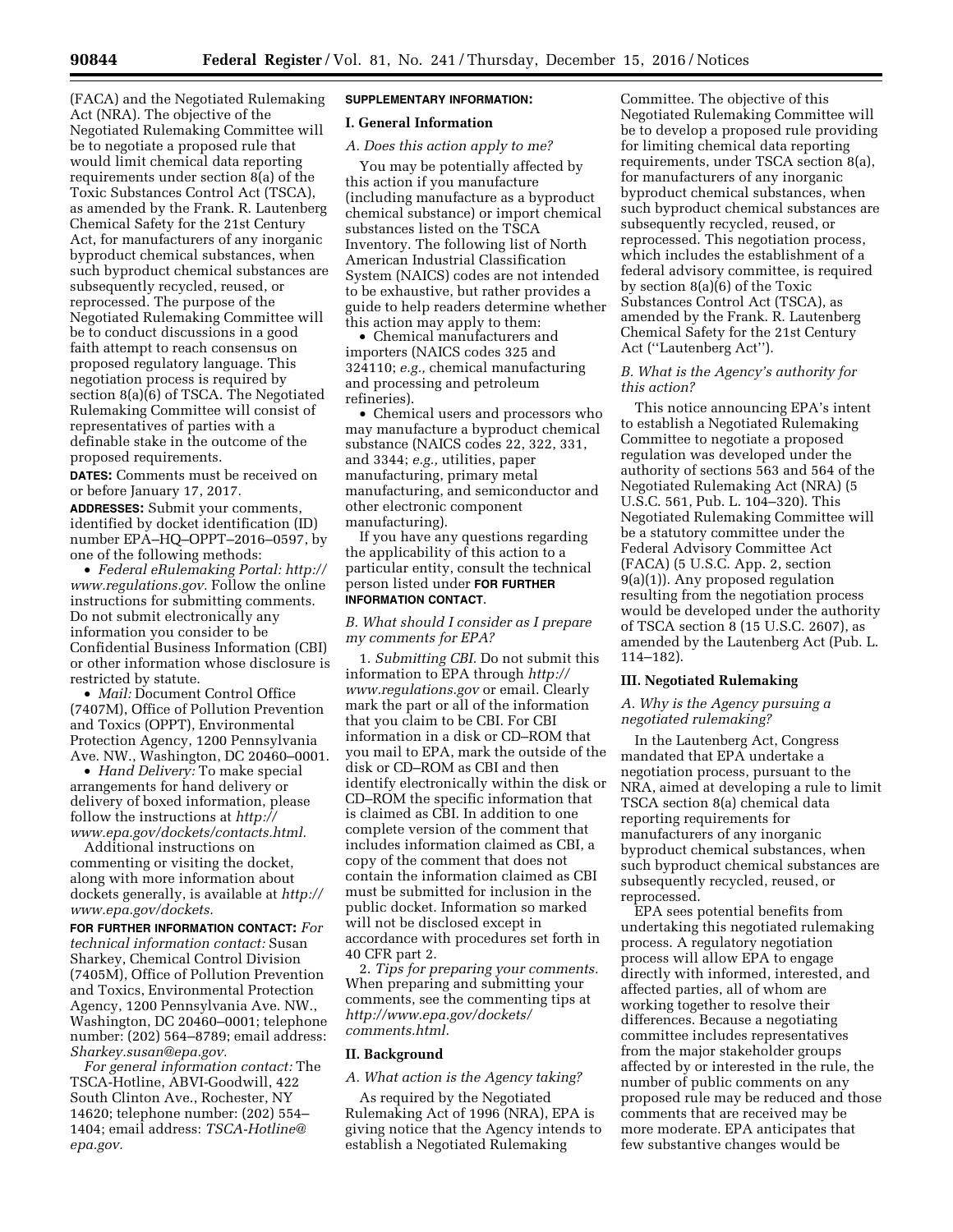needed to any proposed rule resulting from the negotiated rulemaking process. Finally, EPA recognizes an observation of the Administrative Conference of the United States: ''Experience indicates that if the parties in interest were to work together to negotiate the text of a proposed rule, they might be able in some circumstances to identify the major issues, gauge their importance to the respective parties, identify the information and data necessary to resolve the issues, and develop a rule that is acceptable to the respective interests, all within the contours of the substantive statute.'' ACUS Recommendation 82–4.

# *B. What is the concept of negotiated rulemaking?*

Negotiated rulemaking is a process in which a proposed rule is developed by a committee composed of representatives of all those interests that will be significantly affected by the rule. Decisions are made by consensus, which the NRA defines as the unanimous concurrence among interests represented on a Negotiated Rulemaking Committee, unless the Negotiated Rulemaking Committee itself unanimously agrees to use a different definition. To start the process, the Agency identifies all interests potentially affected by the rulemaking under consideration. To help in this identification process, the Agency publishes a notice in the **Federal Register**, such as this one, which identifies a preliminary list of interests and requests public comment on that list. Following receipt of the comments, the Agency establishes a committee representing these various interests to negotiate a consensus on the terms of a proposed rule. Representation on the Negotiated Rulemaking Committee may be direct, that is, each member represents a specific interest, or may be indirect, through coalitions of parties formed for this purpose. The Agency is a member of the Negotiated Rulemaking Committee representing the Federal government's own set of interests. The Negotiated Rulemaking Committee is facilitated by a trained mediator, who facilitates the negotiation process. The role of this mediator, or facilitator, is to apply proven consensus building techniques to the advisory committee setting.

If a regulatory negotiation advisory committee reaches consensus on the provisions of a proposed rule, the Agency, consistent with its legal obligations, would use such consensus as the basis of a proposed rule, to be published in the **Federal Register**. This provides the required public notice and

allows for a public comment period. All participants and interested parties would retain their rights to comment and to seek judicial review. EPA anticipates, however, that any preproposal consensus agreed upon by this Negotiated Rulemaking Committee would effectively address all major issues prior to publication of a proposed rulemaking.

## *C. What is the Agency commitment?*

In initiating this regulatory negotiation process, EPA is making a commitment to provide adequate resources to ensure timely and successful completion of the process. This commitment includes making the process a priority activity for all representatives, components, officials, and personnel of the Agency who need to be involved in the rulemaking, from the time of initiation until such time as a final rule is issued or the process is expressly terminated. EPA will provide administrative support for the process and will take steps to ensure that the Negotiated Rulemaking Committee has the dedicated resources it requires to complete its work in a timely fashion. These include the provision or procurement of such support services as: Properly equipped space adequate for public meetings and caucuses; logistical support; distribution of background information; the service of a facilitator; and such additional research and other technical assistance as may be necessary. If there is consensus within the Negotiated Rulemaking Committee, EPA will use the consensus to the maximum extent possible, consistent with the legal obligations of the Agency, as the basis for a rule proposed by the Agency for public notice and comment. The Agency is committed to working in good faith to seek consensus on a proposal that is consistent with the legal mandate of TSCA.

#### *D. What is the negotiating consensus?*

A key principle of negotiated rulemaking is that agreement is by consensus of all the interests. Thus, no one interest or group of interests is able to control the process. Again, the NRA defines consensus as the unanimous concurrence among interests represented on a Negotiated Rulemaking Committee, unless the Negotiated Rulemaking Committee itself unanimously agrees to use a different definition. In addition, experience has demonstrated that using a trained mediator to facilitate this process will assist all potential parties, including EPA, to identify their interests in the rule and so to be able to reevaluate

previously stated positions on issues involved in this rulemaking effort.

## **IV. Chemical Data Reporting for Inorganic Byproduct Chemical Substances**

# *A. Chemical Data Reporting (CDR) Framework*

Under TSCA, EPA regulates the manufacture, processing, distribution, use, and disposal of chemical substances in the United States. The TSCA Inventory of Chemical Substances (TSCA Inventory) lists the chemical substances which are manufactured or processed in the United States (also called ''existing chemical substances''). Chemical substances not on the TSCA Inventory are known as ''new chemical substances'' and are required to be reviewed through EPA's new chemical program (under TSCA section 5) prior to the commencement of manufacture or processing. There are over 85,000 chemical substances listed on the TSCA Inventory.

In 1986, EPA created the Inventory Update Reporting (IUR) regulation under TSCA section 8 to collect, every four years, limited information on the manufacture (which includes import) of organic chemical substances listed on the TSCA Inventory, thereby providing more up-to-date production volume information on the chemical substances in U.S. commerce. In 2005, EPA amended the IUR to require the reporting of information on inorganic chemical substances and to collect additional manufacturing, processing, and use information. EPA has since made additional changes to the reporting requirements, and in 2011 changed the name of the reporting rule to Chemical Data Reporting. CDR regulations are currently codified at 40 CFR part 711. EPA believes CDR is the only current reporting obligation under TSCA section 8(a) that is likely to affect the manufacturers of inorganic byproduct chemical substances. Information collected under CDR is used to support Agency programs, providing exposure-related data for chemical substances subject to TSCA in U.S. commerce. This information is also made publicly available, to the extent possible while continuing to protect submitted information claimed as confidential business information.

Manufacturers of inorganic chemical substances first reported under the IUR in 2006. They also reported under the CDR in 2012 and 2016. Specific reporting requirements for these manufacturers were phased in, to allow for the industry to better understand the reporting requirements and for EPA to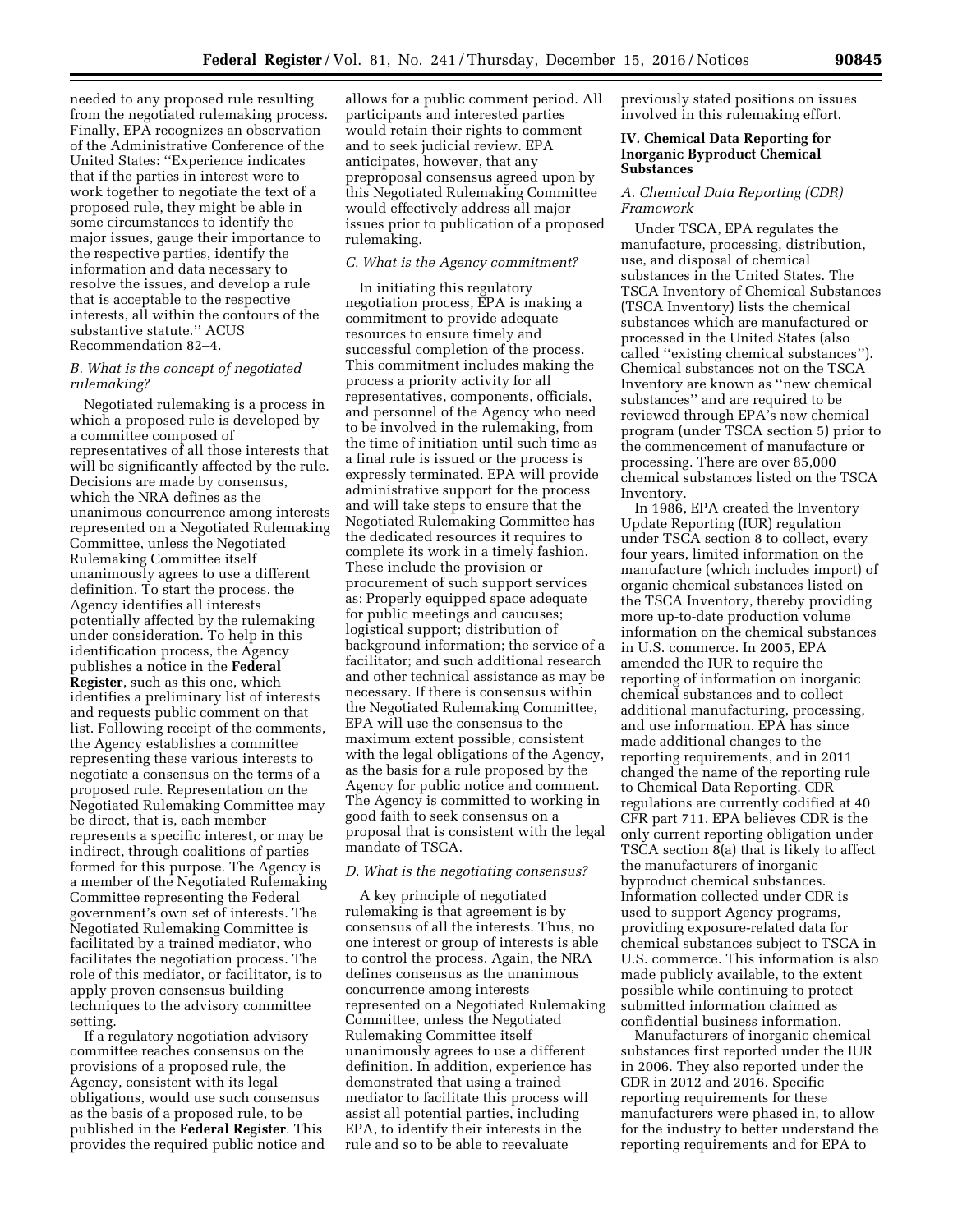gain a better understanding of the industry. In recent years, the regulatory requirement to report byproduct chemical substances (and the availability of exemptions from that requirement) has been a frequent topic of discussion.

### *B. Inorganic Byproduct Chemical Substances Under CDR*

A byproduct chemical substance is a chemical substance produced without a separate commercial intent during the manufacture, processing, use, or disposal of another chemical substance or mixture. Such byproduct chemical substances may, or may not, in themselves have commercial value. They are nonetheless produced for the purpose of obtaining a commercial advantage. Because byproduct chemical substances are manufactured for a commercial purpose, such manufacturing is reportable under CDR unless covered by a specific reporting exemption. CDR contains a specific reporting exemption for the manufacture of byproduct chemical substances, limited to cases where those byproduct chemical substances are not *used* for any commercial purposes (or are only used for certain limited commercial purposes) after they are manufactured. 40 CFR 711.10(c). Inorganic byproduct chemical substances are often recycled. The recycling of a byproduct chemical substance may qualify as a commercial purpose beyond the limited commercial purposes encompassed by 40 CFR 711.10(c). If so, then the CDR exemption for the manufacturer of a byproduct chemical substance is unavailable.

Beginning in 2006, EPA became aware of a variety of questions raised by the manufacturers of inorganic byproduct chemical substances about their obligations to report their manufacture of those byproduct chemical substances. EPA has since provided detailed guidance to address a variety of questions that have been raised. See 75 FR 49675–6 (2010); 76 FR 50832–3, 50849–50851 (2011). In 2011, EPA also stated that it would examine CDR information related to byproduct chemical substances to identify whether there are segments of byproduct chemical substance manufacturing for which EPA can determine that there is no need for the CDR information to continue to be collected, either for 2016 or for future reporting cycles. 76 FR 50832–3 (2011). EPA did not amend the CDR requirements for the 2016 reporting cycle. Documents providing information to assist inorganic byproduct chemical substance manufacturers with reporting under CDR requirements include:

Instructions for the 2016 TSCA CDR (Ref. 1); CDR Byproduct and Recycling Scenarios (Ref. 2); TSCA CDR Fact Sheet for the Printed Circuit Board Industry (Ref. 3); and TSCA CDR Fact Sheet for Reporting Manufactured Chemical Substances from Metal Mining and Related Activities (Ref. 4).

On June 22, 2016, TSCA was amended by the Lautenberg Act. TSCA now includes a requirement that EPA enter into a negotiated rulemaking, pursuant to the NRA, to develop and publish a proposed rule to limit the reporting requirements under TSCA section 8(a), for manufacturers of any inorganic byproduct chemical substances, when such byproduct chemical substances, whether by the byproduct chemical substance manufacturer or by any other person, are subsequently recycled, reused, or reprocessed. The objective of the negotiated rulemaking process is to develop and publish a proposed rule by June 22, 2019. In the event a proposed rule is developed through the negotiated rulemaking process, a final rule ''resulting from such negotiated rulemaking'' must be issued by December 22, 2019. 15 U.S.C. 2607(a)(6).

EPA construes its obligation to propose and finalize a rule under TSCA section 8(a)(6) as being contingent on the Negotiated Rulemaking Committee reaching a consensus. EPA's interpretation is based on several factors. First, TSCA section  $8(a)(6)(A)$ does not give any direction on how CDR reporting requirements for the specified byproduct chemical substance manufacturers should be limited, other than directing that the particular limitations should be negotiated. Second, EPA's obligation to finalize a rule under TSCA section 8(a)(6)(B) presupposes that such rule would be one ''resulting from such negotiated rulemaking.'' While EPA would have authority to issue an amendment to the CDR even if negotiation failed to achieve a consensus, such a rule would not be a rule *resulting from* the negotiated rulemaking. Accordingly, TSCA section 8(a)(6)(B) presupposes that the negotiated rulemaking process reached a consensus in directing EPA to issue a final rule. If the obligation to issue a final rule is so contingent, then it stands to reason that the prior obligation to issue a proposal is similarly contingent. Third, the time allotted for issuing a final rule (*i.e.,* six months) is relatively short, consistent with a presupposition that the proposal in question would be the product of a successful negotiation. As noted in Unit III., the process of responding to

comment on a proposal would likely be simplified if that proposal is itself the result of a previously negotiated consensus. For the reasons described above, if consensus cannot be reached, and there is no agreement upon which to base a proposal, then there is no further statutory obligation to issue a proposal or a final rule.

# **V. Proposed Negotiating Procedures**

### *A. Interests Involved*

Section 562 of the NRA defines the term ''interest'' as one of ''multiple parties which have a similar point of view or which are likely to be affected in a similar manner.'' We anticipate that the following key interests are likely to be significantly affected by the rule to be addressed by the Negotiated Rulemaking Committee while negotiating how to limit CDR requirements for manufacturers of any inorganic byproduct chemical substances, when such byproduct chemical substances are subsequently recycled, reused, or reprocessed:

 $\blacksquare$  Inorganic chemical manufacturers and processors, including metal mining and related activities;

 $\blacksquare$  Recyclers, including scrap recyclers;

- Industry advocacy groups;
- Environmental advocacy groups;
- **Federal, State, or Tribal**
- governments; and

■ Employee advocacy groups, such as labor unions.

*B. Negotiated Rulemaking Committee Formation* 

The Negotiated Rulemaking Committee will be formed and operated in full compliance with the requirements of FACA in a manner consistent with the requirements of the NRA.

### *C. Negotiated Rulemaking Committee Membership*

The Agency intends to conduct the negotiated rulemaking proceedings with particular attention to ensuring full and adequate representation of those interests that may be significantly affected by a rule providing for limiting CDR requirements for inorganic byproduct chemical substances. We have listed those interests likely to be significantly affected by a rule in Unit V.A., and the following list identifies the parties that the Agency has initially identified as representing interests likely to be significantly affected by a rule:

- Aluminum Association
- American Chemistry Council
- American Coal Ash Association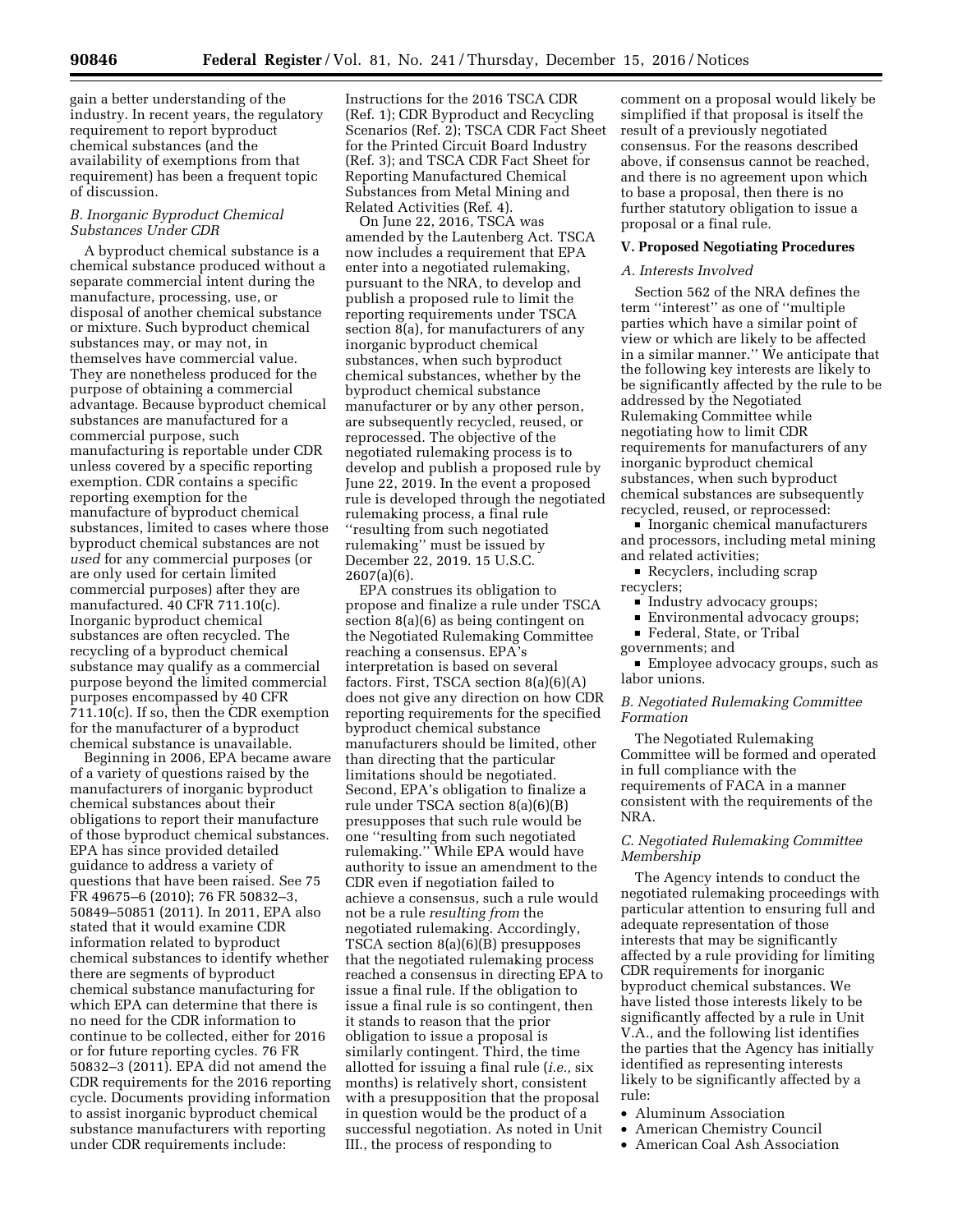- Environmental Defense Fund
- Institute of Scrap Recycling Industries
- IPC—Association Connecting Electronics Industries
- North American Metals Council
- National Mining Association
- U.S. Environmental Protection
- Agency • Utility Solid Waste Activities Group

The listed parties have been preliminarily identified by EPA as being either a potential member of the Negotiated Rulemaking Committee, or a potential member of a coalition that would in turn nominate a candidate to represent one of the significantly affected interests listed in Unit V.A. This list is not presented as a complete or exclusive list from which Negotiated Rulemaking Committee members will be selected, nor does inclusion on the list mean that a party on the list has agreed to participate as a member of the Negotiated Rulemaking Committee or as a member of a coalition. This list merely indicates those parties that represent interests that EPA has tentatively identified as being significantly affected by a rule providing for limiting CDR requirements for inorganic byproduct chemical substances.

EPA anticipates that the Negotiated Rulemaking Committee will be comprised of approximately 10–25 members representing significantly affected interests. The EPA Administrator will select members carefully to ensure that there is a balanced representation of such interests on the Negotiated Rulemaking Committee. EPA anticipates that the Negotiated Rulemaking Committee will contain representatives from industry, environmental groups, and state, local, and tribal governments.

One purpose of this document is to determine whether the negotiated rulemaking will significantly affect interests that are not listed in Unit V.A., as well as whether the list of parties the Agency has listed identifies accurately and comprehensively a group of stakeholders representing the significantly affected interests listed in Unit V.A. EPA requests comment and suggestions on the list of significantly affected interests, as well as the list of proposed representatives of those interests. EPA recognizes that any regulatory actions it takes under this program may at times affect various segments of society in different ways, and that this may in some cases produce unique interests in a rule based on demographic factors. Particular attention will be given by the Agency to ensure that any unique interests that have been identified in this regard, and

that may be significantly affected by any rule resulting from the negotiation, are represented.

This document affords potential participants the opportunity to request representation in the negotiations. Request such representation by submitting a comment as described under **ADDRESSES** in this notice.

Section 565(b) of the NRA requires the Agency to limit membership on a Negotiated Rulemaking Committee to 25 members, unless the Agency determines that more members are necessary in order for the Negotiated Rulemaking Committee to function or to achieve balanced membership. The Agency believes that the negotiating group should not exceed 25 members, which would make it difficult to conduct effective negotiations. EPA is aware that there are many more than 25 potential participants to consider for the Negotiated Rulemaking Committee. The Agency does not believe, nor does the NRA contemplate, that each significantly affected interest must participate directly in the negotiations; however, each significantly affected interest can be adequately represented. To have a successful negotiation, it is important for significantly affected interests to identify and form coalitions that adequately represent those interests. These coalitions, to provide adequate representation, must agree to support, both financially and technically, a member to the Negotiated Rulemaking Committee whom they will choose to represent their interest. The Agency believes it is very important to recognize that interested parties who are not selected to membership on the Negotiated Rulemaking Committee can still make valuable contributions to this negotiated rulemaking effort in any of several ways:

• The party could request to be placed on the Negotiated Rulemaking Committee mailing list, submitting written comments, as appropriate;

• The party could attend the Negotiated Rulemaking Committee meetings, which are open to the public, caucus with his or her interest's member on the Negotiated Rulemaking Committee, or even address the Negotiated Rulemaking Committee (usually allowed at the end of an issue's discussion or the end of the session, as time permits); or

• The party could assist a workgroup that might be established by the Negotiated Rulemaking Committee.

An advisory committee may convene informal workgroups to assist the Negotiated Rulemaking Committee in ''staffing'' various discrete and technical matters (*e.g.,* researching or preparing

summaries of the technical literature or comments on particular matters such as economic issues) so as to facilitate Negotiated Rulemaking Committee deliberations. They also might assist in estimating costs and drafting regulatory text on issues associated with the analysis of the affordability and benefits addressed, and formulating drafts of the various provisions and their justification previously developed by the Negotiated Rulemaking Committee. Given their staffing function, workgroups usually consist of participants who have expertise or particular interest in the technical matter(s) being studied. Because it recognizes the importance of this staffing work for the Negotiated Rulemaking Committee, EPA will provide appropriate administrative and technical expertise for such workgroups.

EPA requests comment regarding particular appointments to membership on the Negotiated Rulemaking Committee. Members can be individuals or organizations. If the effort is to be successful, participants should be able to fully and adequately represent the viewpoints of their respective interests. Those who wish to be appointed as members of the Negotiated Rulemaking Committee should submit a request to EPA by submitting a comment as described under **ADDRESSES** in this notice. The list of potential Negotiated Rulemaking Committee members provided earlier in this document includes those who have been initially identified by EPA as being either a potential member of the Negotiated Rulemaking Committee, or a potential member of a coalition that would in turn nominate a candidate to represent one of the significantly affected interests on the Negotiated Rulemaking Committee.

EPA values and welcomes diversity. In an effort to obtain nominations of diverse candidates, EPA encourages nominations of women and men of all racial and ethnic groups.

#### *D. Good Faith Negotiation*

Negotiated Rulemaking Committee members should be willing to negotiate in good faith and have the authority, from her or his constituency, to do so. The first step is to ensure that each member has good communications with her or his constituencies. An intrainterest network of communication should be established to bring information from the support organization to the member at the table, and to take information from the table back to the support organization. Second, each organization or coalition should, therefore, designate as its